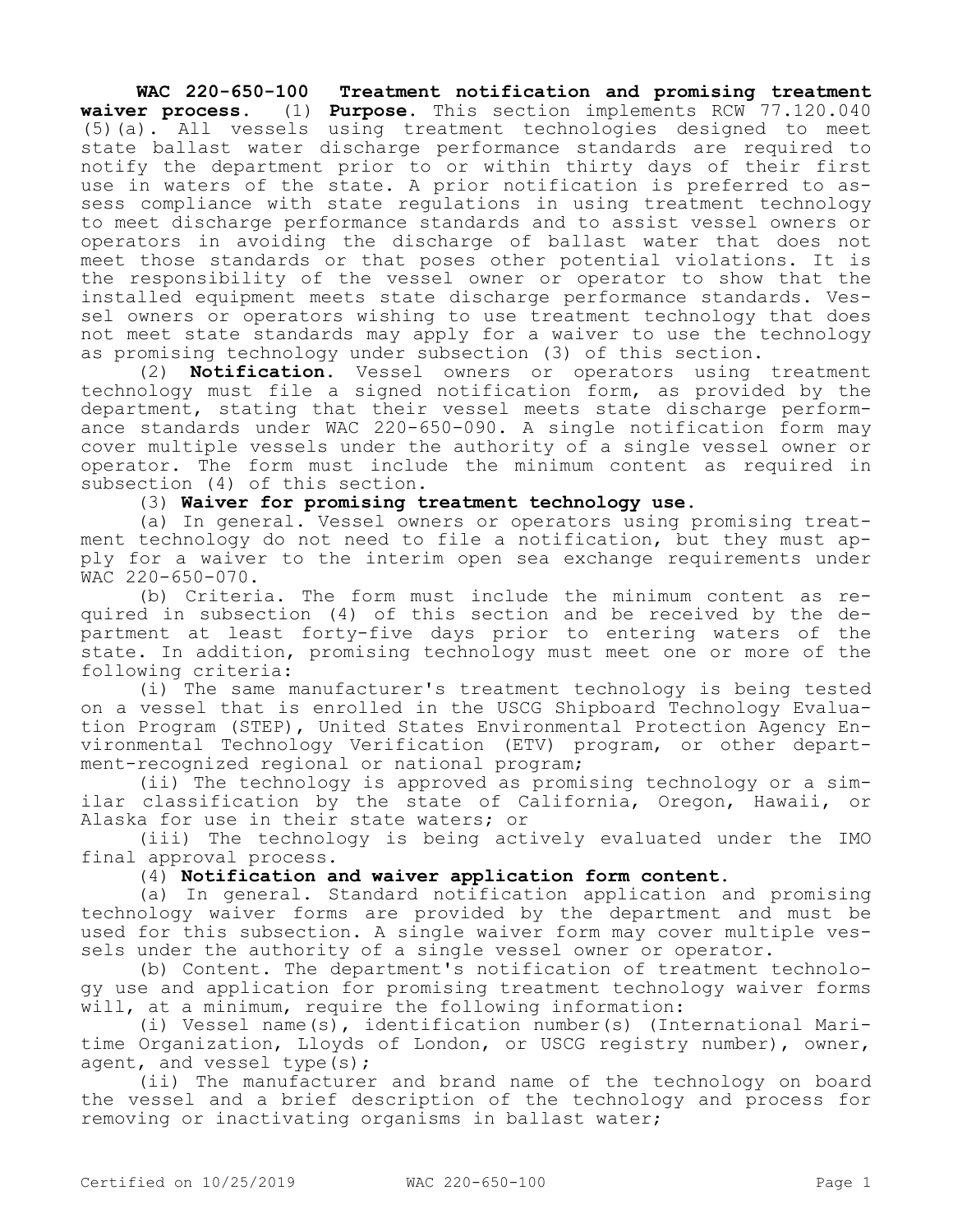(iii) The name of the organization or flag state that has approved the ballast water treatment technology, and the approval or certification number of the technology or other information that reasonably documents how the technology was tested to ensure it meets, or is likely to meet in the case of promising treatment technology, state discharge performance standards for the vessel type on which it is being used;

(iv) If the treatment technology will not be used on all ballast tanks, the number of tanks and the volume of each tank that will be managed using the treatment technology;

(v) A recommendation from the state department of ecology, based upon a toxicity report provided in accordance with Appendix H of ecology publication number WQ-R-95-80, setting conditions necessary for the environmentally safe discharge of biocide-treated ballast water;

(vi) A statement that the vessel owner or operator will file a new notification if there are any changes in the information required in this subsection;

(vii) A statement that the vessel will conduct a valid ballast water exchange, under WAC 220-650-070, if it does not use the treatment technology; and

(viii) The signature of the vessel owner or operator.

(5) **Submission.** The department will accept notification and waiver application forms at any time. Send the completed form to the department by email to ballastwater@dfw.wa.gov, or if email is not possible, by fax to 360-902-2943, or by U.S. mail to: WDFW, AIS Unit, P.O. Box 43200, Olympia, Washington 98504-3200, USA. The vessel owner or operator will be notified of the department's receipt of the form within ten working days.

(6) **Acceptance.**

(a) Notification. The department will make a final decision on acceptance of a notification application form within forty-five days of receipt. If the notification is illegible or incomplete, it will be returned to the vessel owner or operator as unacceptable, with an explanation of the deficiencies. The notification is effective upon department verification of acceptance by email or in writing to the vessel owner or operator.

(b) Waiver for promising treatment technology use. The department will make a final decision on acceptance for a waiver within fortyfive days of receipt. If the application is illegible or incomplete, it will be returned to the vessel owner or operator as incomplete, with an explanation of the deficiencies. The waiver is effective upon department verification of acceptance by email or in writing to the vessel owner or operator.

(7) **Notification and waiver acceptance conditions.**

(a) In general. To maintain acceptance, the vessel owner or operator must meet a minimum set of conditions.

(b) Conditions. Minimum conditions include:

(i) All acceptance form content in subsection (4) of this section remains accurate;

(ii) Vessel owners or operators shall maintain a copy of the accepted notification of treatment technology use or waiver form for promising treatment technology use in the vessel's ballast water management plan under WAC 220-650-030(5);

(iii) The technology is used as defined in subsection (8) of this section for installed treatment technology; and

(iv) The department determines through inspections, sampling, investigations, or other methods that the technology continues to meet,